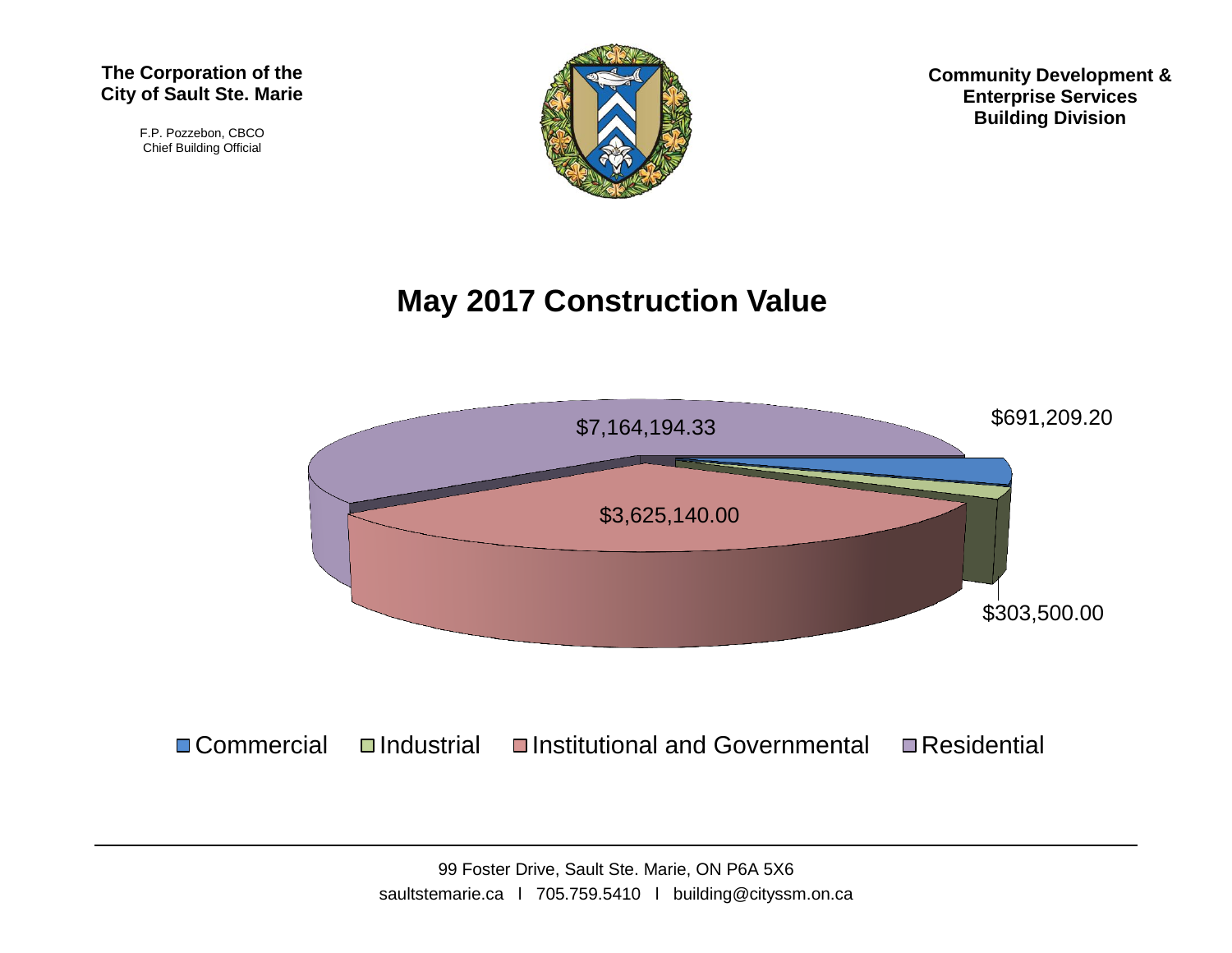

**Community Development and Enterprise Services Building Division**

**Tel: (705) 759-5410Fax: (705) 541-7165**

### **BUILDING PERMITS SUMMARY 2017/05/01 to 2017/05/31**

|                                                             |                                  | <b>New Construction</b>  |                      |                                  | <b>Alterations and Additions</b> |                      | <b>Total</b>                     |                          |                      |  |
|-------------------------------------------------------------|----------------------------------|--------------------------|----------------------|----------------------------------|----------------------------------|----------------------|----------------------------------|--------------------------|----------------------|--|
| <b>Building Type</b>                                        | <b>Num</b><br>of<br><b>Units</b> | Num of<br><b>Permits</b> | <b>Value of Work</b> | <b>Num</b><br>of<br><b>Units</b> | Num of<br><b>Permits</b>         | <b>Value of Work</b> | <b>Num</b><br>of<br><b>Units</b> | Num of<br><b>Permits</b> | <b>Value of Work</b> |  |
| <b>Commercial</b>                                           |                                  |                          |                      |                                  |                                  |                      |                                  |                          |                      |  |
| Hotel, hotel/motel,<br>motor hotel                          | $\pmb{0}$                        | $\pmb{0}$                | \$0.00               | $\mathbf 0$                      | 1                                | \$9,000.00           | $\mathbf 0$                      | 1                        | \$9,000.00           |  |
| Motel, cabin                                                | $\pmb{0}$                        | $\mathbf 0$              | \$0.00               | $\mathbf 0$                      | 1                                | \$1,000.00           | $\mathbf 0$                      | 1                        | \$1,000.00           |  |
| Motor vehicle show<br>room (new and used)                   | $\mathbf 0$                      | 0                        | \$0.00               | $\mathbf 0$                      |                                  | \$4,500.00           | 0                                |                          | \$4,500.00           |  |
| Office building                                             | $\mathbf 0$                      | 0                        | \$0.00               | $\mathbf 0$                      | 5                                | \$226,700.00         | 0                                | 5                        | \$226,700.00         |  |
| Outdoor recreational<br>building                            | $\mathbf 0$                      | 0                        | \$0.00               | $\mathbf 0$                      |                                  | \$2,000.00           | 0                                |                          | \$2,000.00           |  |
| Retail and wholesale<br>outlets                             | $\mathbf 0$                      | $\mathbf 0$              | \$0.00               | $\mathbf 0$                      | 4                                | \$405,309.20         | $\mathbf 0$                      | 4                        | \$405,309.20         |  |
| Retail complex                                              | $\pmb{0}$                        | 0                        | \$0.00               | $\mathbf 0$                      | $\overline{2}$                   | \$32,500.00          | 0                                | $\overline{2}$           | \$32,500.00          |  |
| Total:                                                      | $\pmb{0}$                        | $\mathbf 0$              | \$0.00               | $\pmb{0}$                        | 15                               | \$681,009.20         | $\mathbf 0$                      | 15                       | \$681,009.20         |  |
| <b>Industrial</b>                                           |                                  |                          |                      |                                  |                                  |                      |                                  |                          |                      |  |
| Maintenance building                                        | $\pmb{0}$                        | $\mathbf 0$              | \$0.00               | $\pmb{0}$                        | $\overline{2}$                   | \$45,000.00          | $\mathbf 0$                      | $\overline{2}$           | \$45,000.00          |  |
| Plant for<br>manufacturing,<br>processing and<br>assembling | $\mathbf 0$                      | $\mathbf{0}$             | \$0.00               | 0                                |                                  | \$56,500.00          | 0                                |                          | \$56,500.00          |  |
| Primary industry<br>building                                | $\mathbf 0$                      | $\mathbf 0$              | \$0.00               | $\mathbf 0$                      | 1                                | \$62,000.00          | $\mathbf 0$                      | 1                        | \$62,000.00          |  |
| Storage building                                            | $\pmb{0}$                        | 0                        | \$0.00               | $\pmb{0}$                        | 1                                | \$140,000.00         | 0                                | 1                        | \$140,000.00         |  |
| Total:                                                      | $\mathbf 0$                      | 0                        | \$0.00               | $\mathbf 0$                      | 5                                | \$303,500.00         | $\mathbf 0$                      | 5                        | \$303,500.00         |  |

# **Institutional and Governmental**

| Clinic, health unit                                      |  | \$0.00 |  | \$7,000.00  |  | $00.00$ .)  |
|----------------------------------------------------------|--|--------|--|-------------|--|-------------|
| Day care, nursing<br>home, rest home,<br>home for the bl |  | \$0.00 |  | \$65,900.00 |  | \$65,900.00 |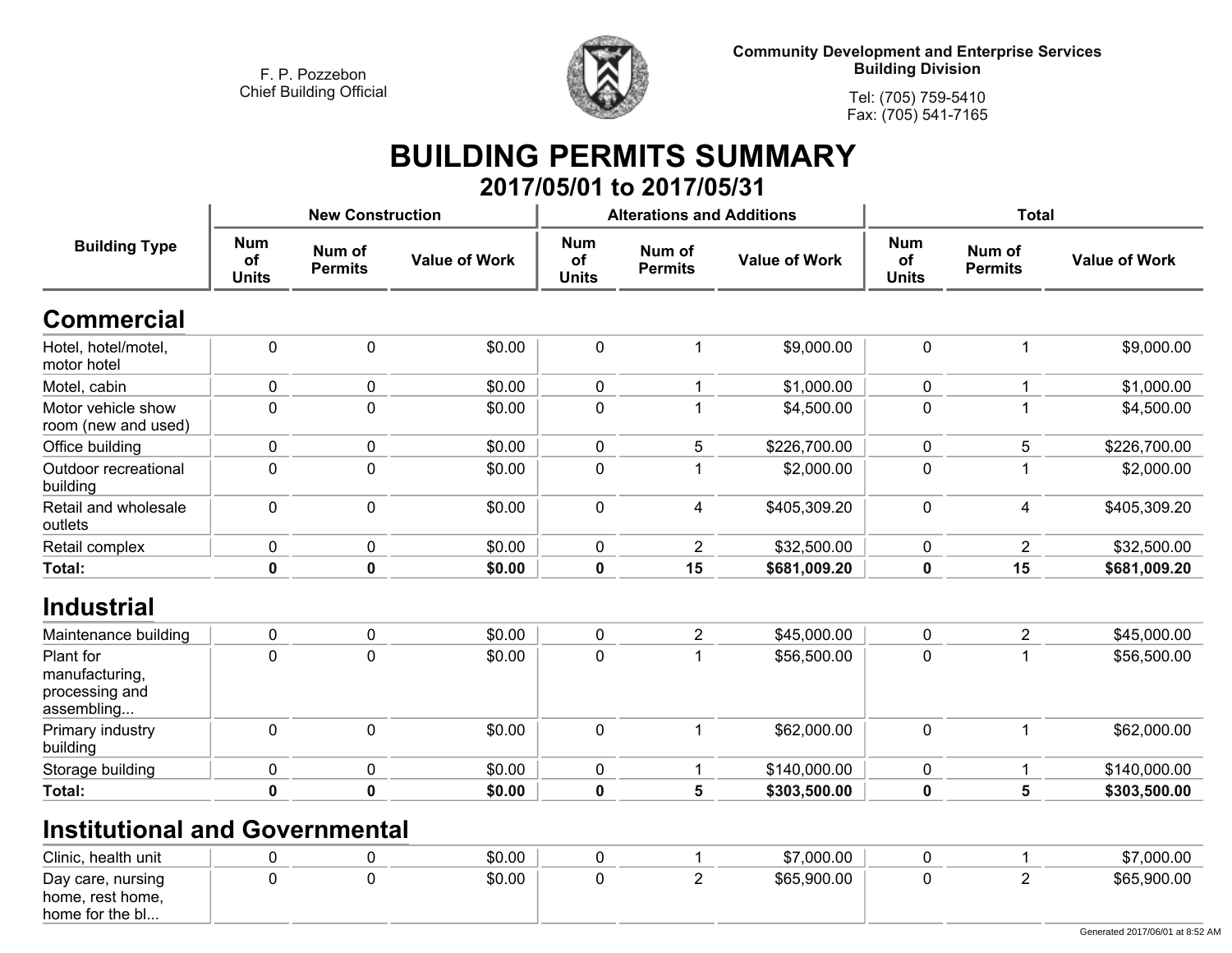| Elementary school,<br>kindergarten                       | $\mathbf 0$    | 0           | \$0.00         | 0           | 3              | \$3,362,640.00 | 0              | 3   | \$3,362,640.00  |
|----------------------------------------------------------|----------------|-------------|----------------|-------------|----------------|----------------|----------------|-----|-----------------|
| Religious building                                       | $\mathbf{0}$   | 0           | \$0.00         | 0           |                | \$9,600.00     | 0              |     | \$9,600.00      |
| Secondary school,<br>high school, junior<br>high school  | 0              | 0           | \$0.00         | 0           |                | \$180,000.00   | 0              |     | \$180,000.00    |
| Total:                                                   | 0              | $\mathbf 0$ | \$0.00         | $\mathbf 0$ | 8              | \$3,625,140.00 | 0              | 8   | \$3,625,140.00  |
| <b>Residential</b><br>Apartment                          | $\mathbf 0$    | 0           | \$0.00         | 16          |                | \$1,058,500.00 | 16             |     | \$1,058,500.00  |
| Row House                                                | $\mathbf{0}$   | 0           | \$0.00         | 0           |                | \$13,090.00    | 0              |     | \$13,090.00     |
| Semi-Detached or<br>Double (side by side),<br>single-att | $\overline{2}$ |             | \$700,000.00   | 0           | $\overline{2}$ | \$3,073.00     | $\overline{2}$ | 3   | \$703,073.00    |
| Single House                                             | 9              | 9           | \$3,304,000.00 | 0           | 229            | \$2,107,531.33 | 9              | 238 | \$5,411,531.33  |
| Total:                                                   | 11             | 10          | \$4,004,000.00 | 16          | 239            | \$3,182,194.33 | 27             | 249 | \$7,186,194.33  |
| <b>Grand Total:</b>                                      | 11             | 10          | \$4,004,000.00 | 16          | 267            | \$7,791,843.53 | 27             | 277 | \$11,795,843.53 |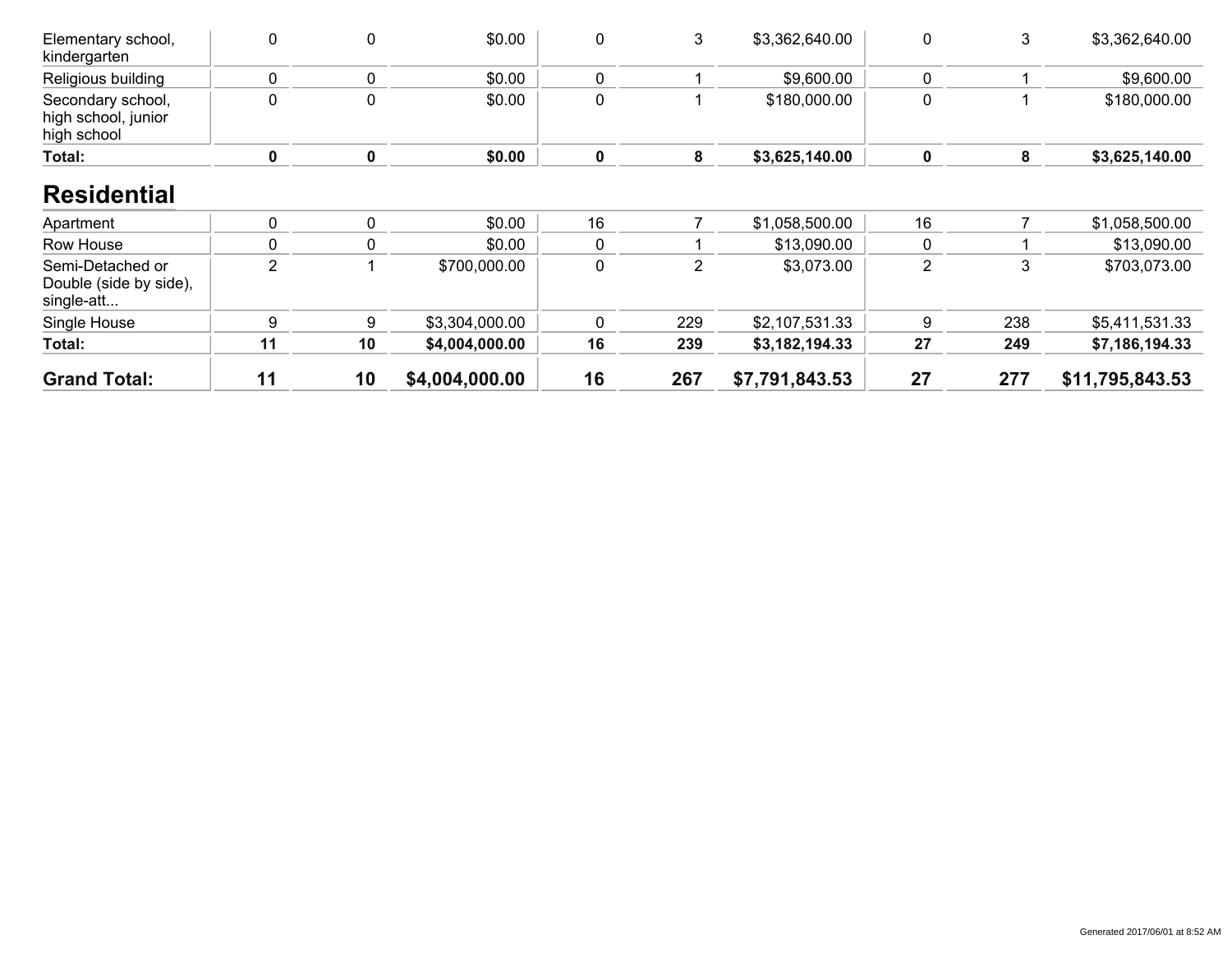

**Community Development and Enterprise Services Building Division**

**Tel: (705) 759-5410Fax: (705) 541-7165**

### **DEMOLITION PERMITS SUMMARY 2017/05/01 to 2017/05/31**

| <b>Building Type</b>            |                        | <b>New Construction</b>  |                         |                        | <b>Alterations and Additions</b> |                      |                        |                          |                      |
|---------------------------------|------------------------|--------------------------|-------------------------|------------------------|----------------------------------|----------------------|------------------------|--------------------------|----------------------|
|                                 | Num of<br><b>Units</b> | Num of<br><b>Permits</b> | Value of<br><b>Work</b> | Num of<br><b>Units</b> | Num of<br><b>Permits</b>         | <b>Value of Work</b> | Num of<br><b>Units</b> | Num of<br><b>Permits</b> | <b>Value of Work</b> |
| <b>Commercial</b>               |                        |                          |                         |                        |                                  |                      |                        |                          |                      |
| Office building                 | 0                      | 0                        | \$0.00                  | $\pmb{0}$              |                                  | \$10,000.00          | 0                      |                          | \$10,000.00          |
| Retail and<br>wholesale outlets | 0                      | $\overline{0}$           | \$0.00                  | 0                      |                                  | \$2,000.00           | 0                      |                          | \$2,000.00           |
| Total:                          | $\mathbf 0$            | 0                        | \$0.00                  | $\pmb{0}$              | $\overline{2}$                   | \$12,000.00          | $\pmb{0}$              | $\overline{2}$           | \$12,000.00          |
| <b>Industrial</b>               |                        |                          |                         |                        |                                  |                      |                        |                          |                      |
| Storage building                | 0                      | 0                        | \$0.00                  | $\mathbf 0$            |                                  | \$4,500.00           | 0                      |                          | \$4,500.00           |
| Total:                          | 0                      | 0                        | \$0.00                  | $\mathbf 0$            |                                  | \$4,500.00           | $\pmb{0}$              |                          | \$4,500.00           |
| <b>Residential</b>              |                        |                          |                         |                        |                                  |                      |                        |                          |                      |
| Apartment                       | $\pmb{0}$              | $\mathbf 0$              | \$0.00                  | $\pmb{0}$              |                                  | \$1,000.00           | $\mathbf 0$            |                          | \$1,000.00           |
| Single House                    | 0                      | $\mathbf{0}$             | \$0.00                  | $-1$                   | 11                               | \$56,012.00          | -1                     | 11                       | \$56,012.00          |
| Total:                          | 0                      | 0                        | \$0.00                  | $-1$                   | 12                               | \$57,012.00          | $-1$                   | 12                       | \$57,012.00          |
| <b>Grand Total:</b>             | $\boldsymbol{0}$       | $\mathbf 0$              | \$0.00                  | $-1$                   | 15                               | \$73,512.00          | $-1$                   | 15                       | \$73,512.00          |